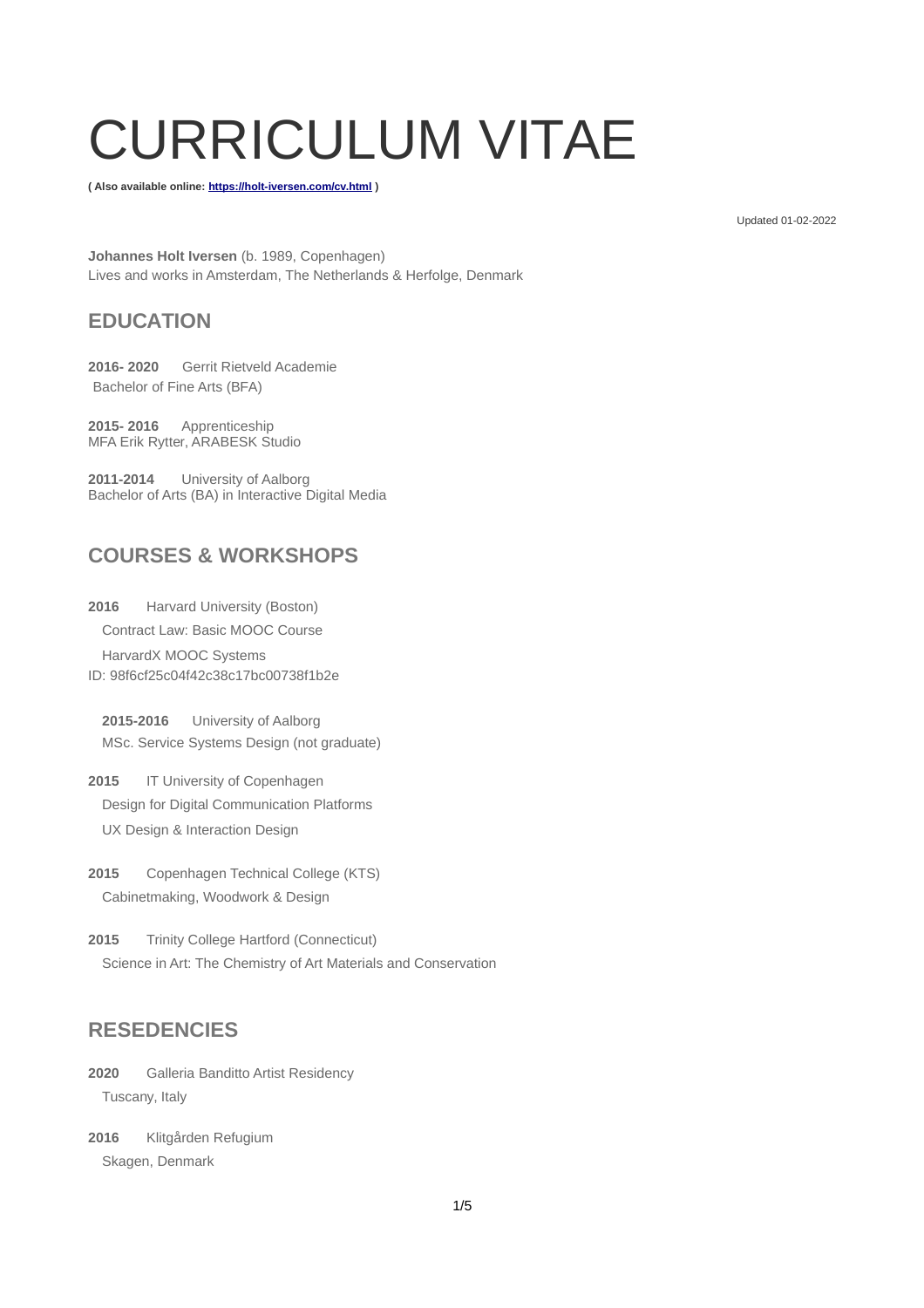**2014** Klitgården Refugium Skagen, Denmark

#### **MEMBERSHIP**

CopyDan

Danish Artists Union (DBF) European Visual Artists (EVA) Danish Composers Association (KODA) American Society of Composers (ASCAP)

Danish Musicians Union (DMF) 2008 - 2016

## **OFFICIAL EVENTS & AWARDS**

**2019** Galleria Banditto Main Art Prize Tuscany, Italy

**2018** Остен International Biennial of Drawing Skopje, Macedonia

**2016** Остен International Biennial of Drawing Skopje, Macedonia

#### **PUBLIC COLLECTIONS**

**2020** Statens Kunstfond Copenhagen, Denmark

**2019** Kunstforeningen på TV 2 Copenhagen, Denmark

**2016** Остен Museum of Art Macedonia Skopje, Macedonia

#### **REPRESENTATION**

**2021** Elena Ioannidou The Edit Gallery

Limassol, Cyprus

**2021** Patricia Chicheportiche Galerie 208 Paris, France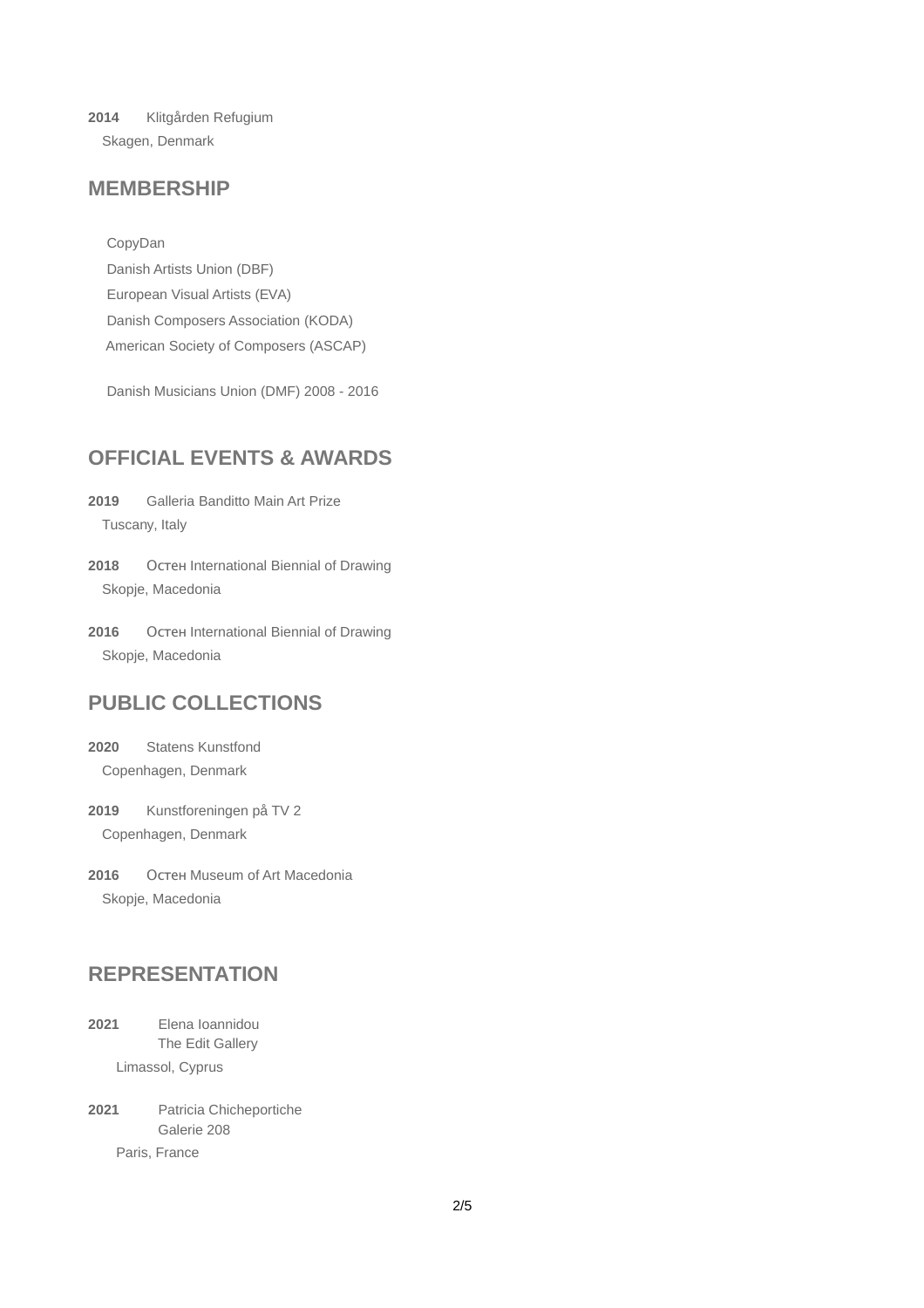**2020** Angeliki Kim Jonsson London, United Kingdom

**2019** Annika Nuttal Gallery Aarhus, Denmark

**2016-2017** Booster Gallery (closed) Oslo, Norway

**2015** Another Ballroom (closed) Copenhagen, Denmark

## **COLLABORATIONS & ASSISTANCE**

**2021** Jason White Noma Fermentation Lab, Noma Restaurant [C](http://www.ostenmuseum.mk/umetnici/c?avtorId=1839)openhagen, Denmark

**2019** Rineke Dijkstra + Rijksmuseum [N](http://www.ostenmuseum.mk/umetnici/c?avtorId=1839)ight Watching (Participant) Rijksmuseum Collection [A](http://www.ostenmuseum.mk/umetnici/c?avtorId=1839)msterdam, the Netherlands

**2019** Fashion Designer Tatiana Quard [C](http://www.ostenmuseum.mk/umetnici/c?avtorId=1839)lothing Collaboration [P](http://www.ostenmuseum.mk/umetnici/c?avtorId=1839)aris, France

**2016** Christian Tony Norum [Edvard Munch's Studio in Ekely](https://holt-iversen.com/onewebmedia/Ekely_2016.pdf) [O](http://www.ostenmuseum.mk/umetnici/c?avtorId=1839)slo, Norway

**2015** Neo-Expo The First Expressionists Meeting In The Spirit of CoBrA Since 1951 Amsterdam, the Netherlands

**2014** Spotify AB Commercial Partnership Copenhagen, Denmark

# **COMMISSIONS, ILLUSTRATIONS & DECORATIONS**

**2019** TQ Amsterdam / Google Partners / Amazon Web Services Amsterdam, The Netherlands

**2019** [L](http://tidsskriftetreception.dk/)akeside A/S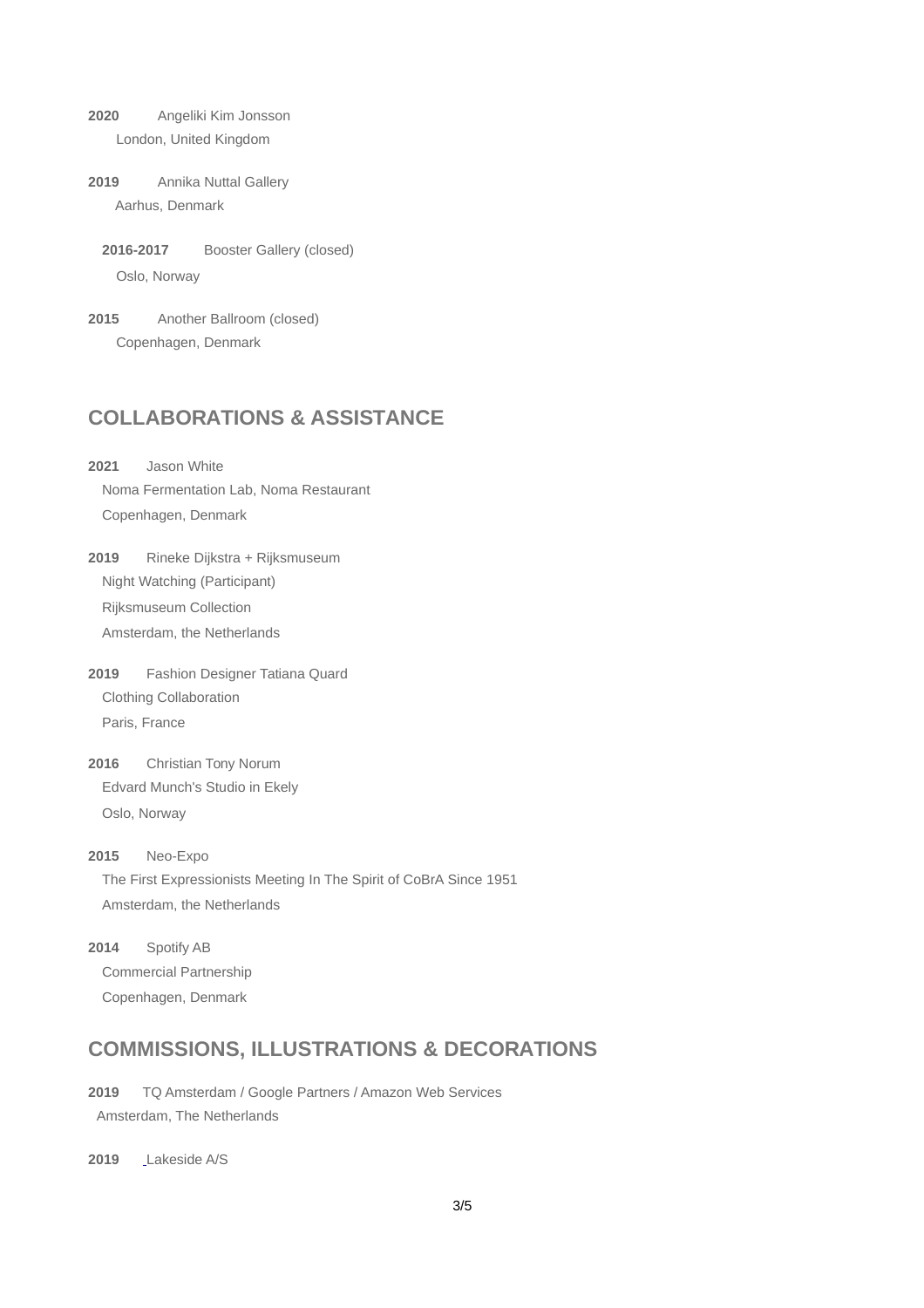Aarhus, Denmark

**2018** [L](http://tidsskriftetreception.dk/)akeside A/S Aarhus, Denmark

**2017** [C](http://tidsskriftetreception.dk/)HPEA Museum [Nordisk Film TV / Danmarks Radio](https://holt-iversen.com/onewebmedia/Documentation_TV_Appearance_DR1_26032018.pdf) [Herning, Denmark](https://holt-iversen.com/onewebmedia/Documentation_TV_Appearance_DR1_26032018.pdf)

2017 \_[S](http://tidsskriftetreception.dk/)par Nord A/S Nykøbing Mors, Roslev, Aalborg, Denmark

**2017** [T](http://tidsskriftetreception.dk/)idsskriftet Reception #76 - tidsskrift for nordisk litteratur Københavns Universitet / Gyldendal Fonden Copenhagen, Denmark

**2015** Tidsskriftet Reception #74 - tidsskrift for nordisk litteratur Københavns Universitet / Gyldendal Fonden Copenhagen, Denmark

#### **REGISTERED EXTERNAL AUCTIONS & SALES ASSESSMENTS**

**2015** Lauritz.com | External Auction 20-10-2015 | Denmark Copenhagen, Denmark

#### **GRANTS & FUNDING**

- **2020** Den Hielmstierne-Rosencroneske Stiftelse v/ Justitsministeriet
- **2019** Augustinus Fonden
- **2019** Arkitekt Fr. Borup og Families Legat
- **2019** Schuurman Schimmel-van Outeren Stichting
- **2019** Irgens-Berghs Kunstnerlegat
- **2019** Aage og Johanne Louis-Hansens Fond
- **2018** Arkitekt Fr. Borup og Families Legat
- **2018** Augustinus Fonden
- **2018** Direktør Ib Henriksens Fond (Kähler)
- **2018** Aage og Johanne Louis-Hansens Fond
- **2017** Friedrich Wilhelm Frank og hustru Angelina Franks Mindelegat